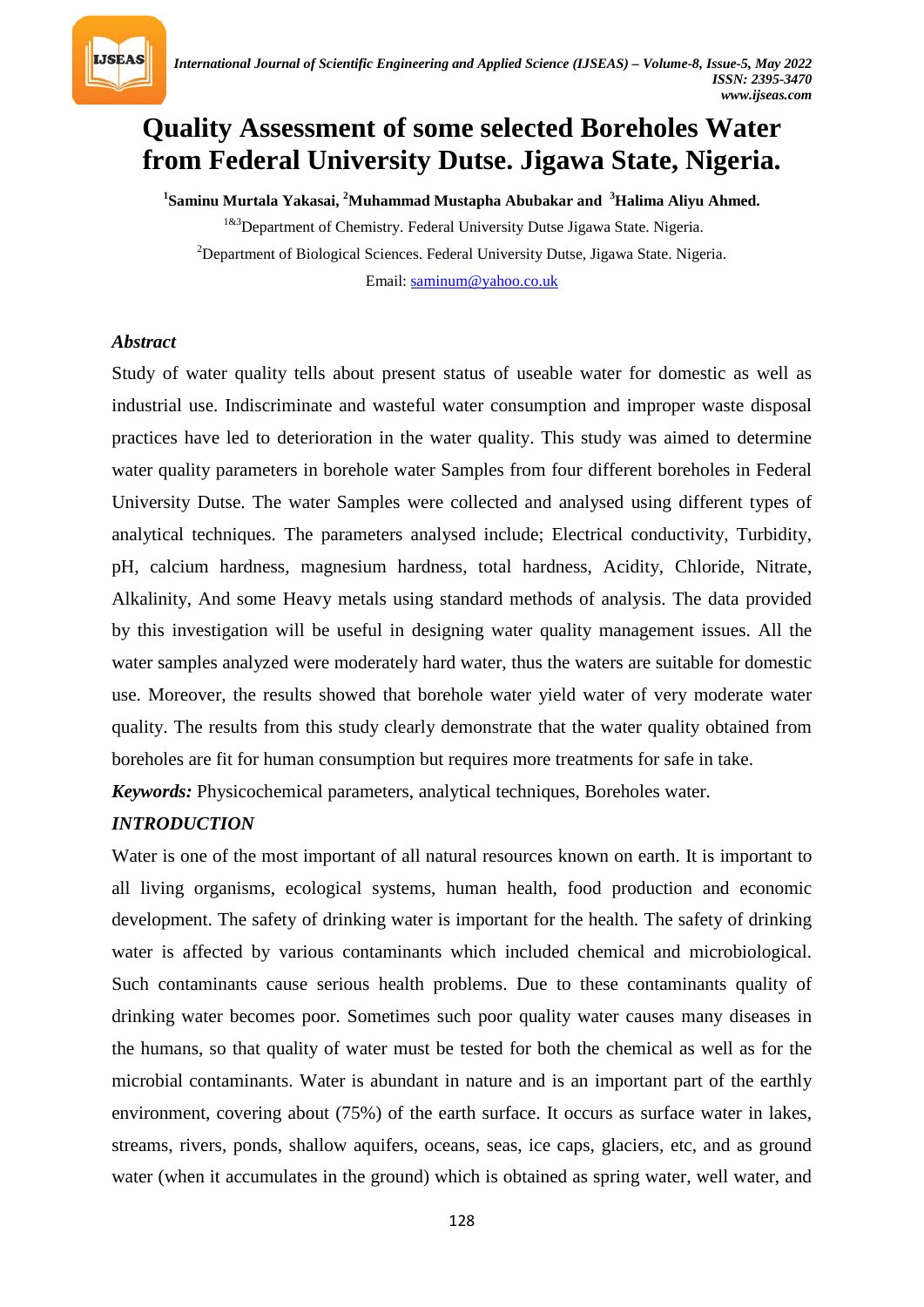

borehole water (Chandra *et al*, 2012). Small amount of gases like  $N_2$ ,  $O_2$  and  $CO_2$  in the atmosphere are contained in all natural water (Borne, 1978). Water is made up of two element, hydrogen and oxygen and is the most popular solvent as it has the ability to dilute many chemicals. Water also has tremendous heat absorbency and plays an important role in the physiology of both flora and fauna (plant and animals) and also in their metabolic processes (Golterman, 1978). Water takes part in many reactions including those with complex organic compound like amino acids. It is vital in industrial and manufacturing activities and various agricultural aspects, especially irrigation. Water is essential natural resources as it is impossible for life to exist without water and most manufacturing industries cannot function in its absence. Historically, (Okonkwo *et al.*, 2009) water scarcity has led to severe conflict, migration and change in agricultural patterns. Water, after air, is the most essential commodity to the survival of life. Human life depends to a large extent on water. It is used for an array of activities; chief among these being for drinking, food preparation, as well as for sanitation purposes.

Water is a fundamental resource, integral to all environmental and social processes. Access to adequate safe drinking water is of prime importance to many governmental and international organizations. It is the core component of primary health care and a basic component of human development as well as a precondition for man's success to deal with hunger, poverty and death (SOPAC/WHO, 2005). There is a growing concern everywhere that in the coming century, cities will suffer imbalances in quality water supply, consumption, and population. Many regions of the world are already limited by the amount and quality of available water

The rapidity with which cities are growing is frightening in the sense that human population with its associated sanitation problems will grow faster than increases in the amount of accessible quality water (Jackson *et al*, 2001). The growing demands for adequate quality water resources create an urgent need to link research with improved water management, better monitoring, assessment, and forecasting of water resources and sanitation issues with much emphasis on the roles of stakeholders (Yamaguchi & Wesselink, 2000). It must however be emphasized that adequate water quality needs seem to have improved greatly in some regions and countries especially in the developed world but for poor nations this is still a major issue (Stockholm International Water Institute, SIWI, 2001). As observed by WHO-UNICEF (2004), while in 2002, countries like Japan, Australia, Austria, Switzerland and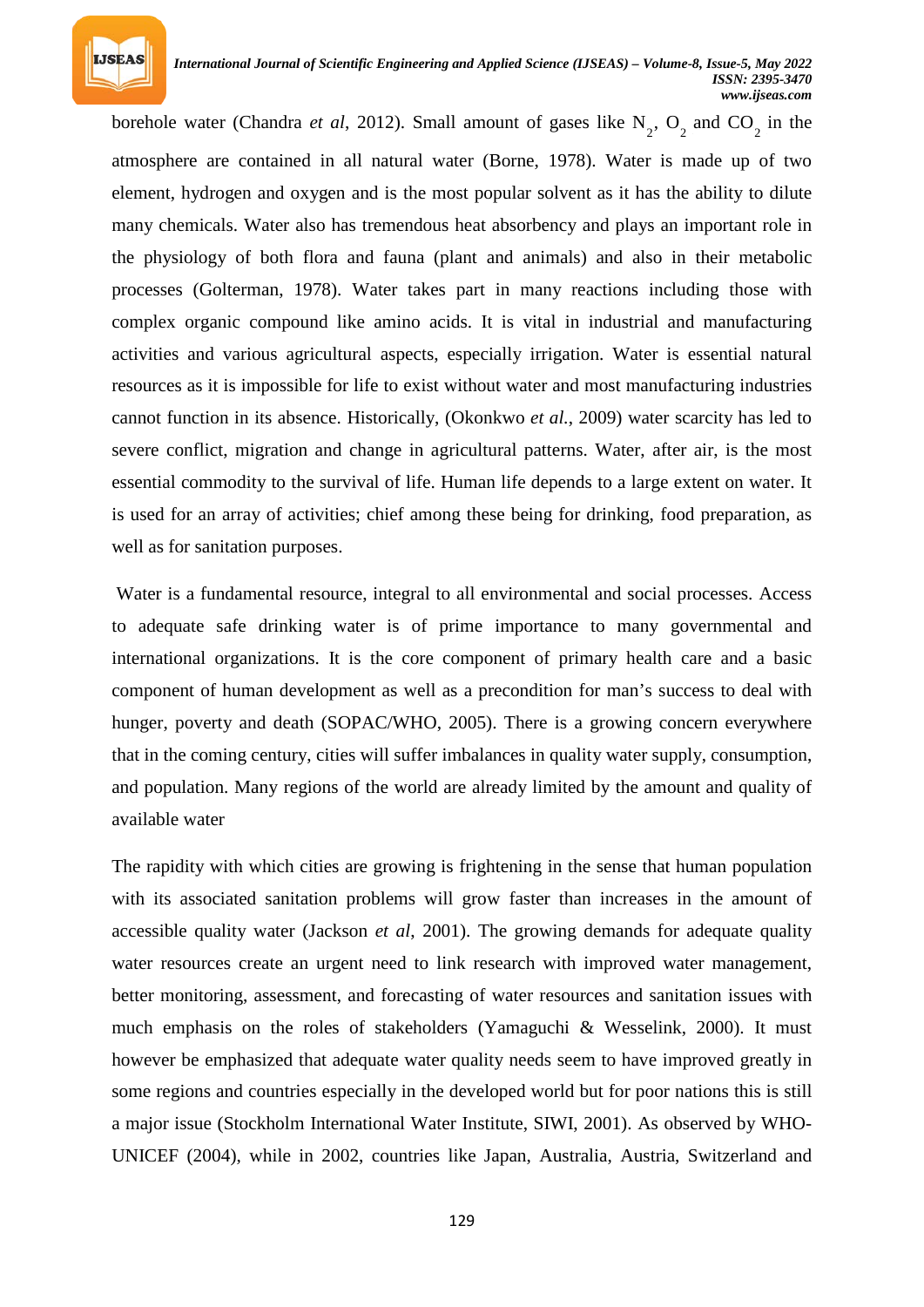

Sweden had achieved hundred percent, others, such as countries in sub Saharan Africa are far below 50%. For instance, Guinea 6%, Liberia 7%, Niger 4%, Togo 15%, and Ghana 46%.The problems also prevent millions of people from leading healthy lives, and undermine developmental efforts by burdening the society with substantial socio-economic costs for treatment of water-borne diseases. This problem is of great significance in cities in developing countries, where polluted water, water shortages, and unsanitary living conditions prevail. WHO/UNICEF (2004) says although access to water has improved greatly, access to safe water is still a major issue. The source quoted that about some 1.1 billion people rely on unsafe drinking water sources in developing countries and the lowest drinking water coverage rates are in sub Saharan Africa (58%) with a corresponding low sanitation coverage rates (36%) which leads to many deaths especially among children through diarrhoea among other water-related diseases. Sources of water available to mankind are: atmospheric water (precipitate), surface water (including rivers, streams, ponds, etc), and ground water. The portability of water from any of these sources is determined by the water quality (Miller, 1997). With 97% of all freshwater found on the earth being stored underground, accessing ground water in the quest for potable water is a laudable venture. Groundwater is accessed by way of sinking wells and boreholes to reach the water table (Overseas Development Institute, 2009). Potable water is defined as water that is free from pathogens, low in compounds that are acutely toxic or that have grave long-term effects on human health. Potable water should be free from compounds that can cause change in the 'normal' colour, taste (e.g. high salinity) and odour. Shallow wells are normally located in valleys where the groundwater.

#### **MATERIALS AND METHOD**

#### MATERIALS:

Digital pH Meter (Systronics), Digital Conductivity Meter, Conical flask, pipette, calorimeter, and photometre was used during this research.

*REAGENTS* Buffer Solution, Eriochrome black ,EDTA. Phenolpthalein indicator, Na<sub>2</sub>CO<sub>3</sub>, 0.1M NaOH Meroxide, methyl orange, 0.1M HCL, K<sub>2</sub>CrO<sub>4</sub>, Silver nitrate, Sample cell, Sulfaver 4, Zinc tablet, Hexavalent chromium powder pillow, curver1Cupper Reagent Powder Pillow, Nitraver5 and Nitrate reagent powder pillow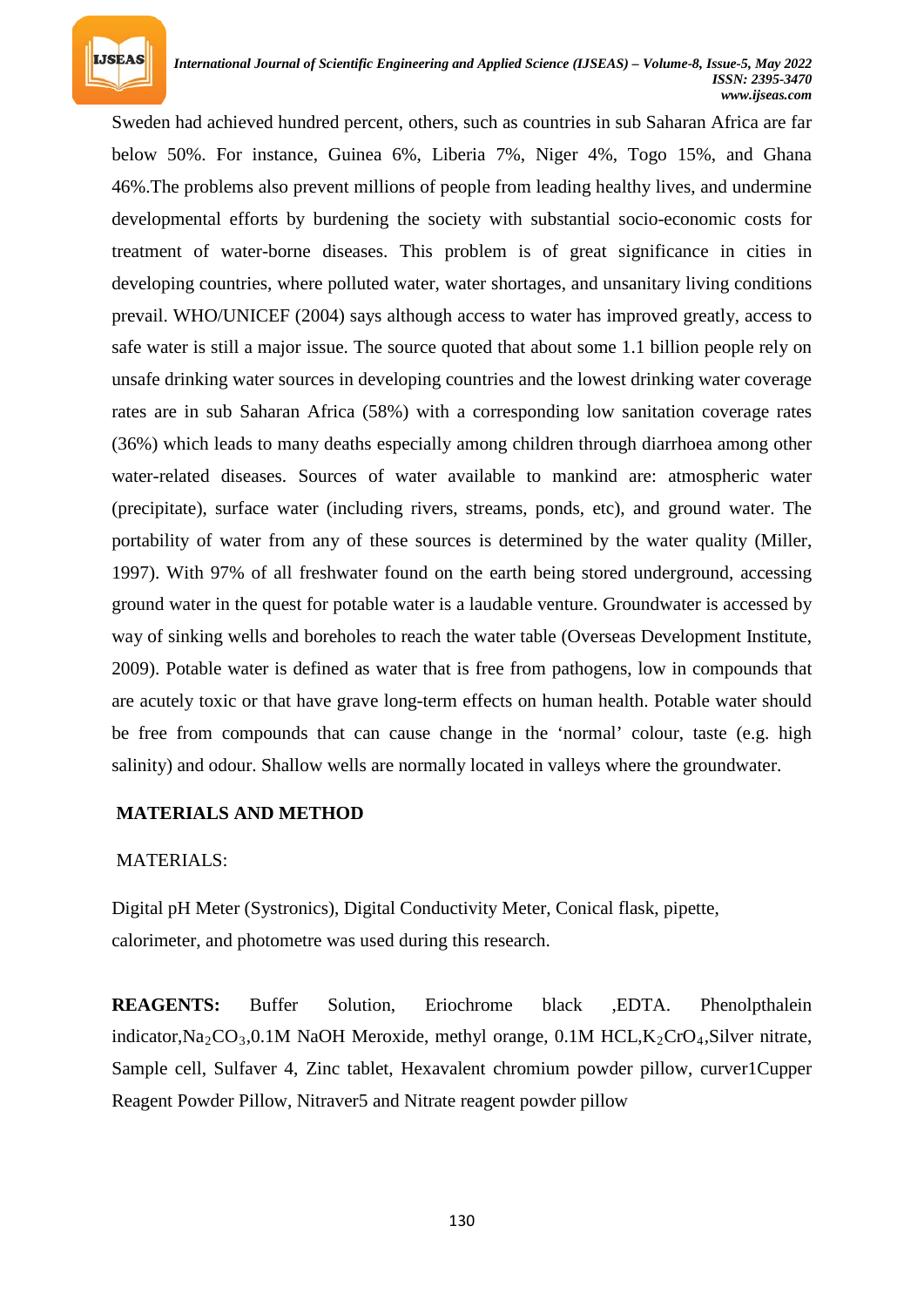

# **3.2 METHOD**

The major water quality parameters considered for the examination in this study are pH, colour, taste, turbidity, total hardness, and alkalinity. The Water Samples were collected from four different places at Federal University Dutse. The Water samples were immediately brought to Laboratory for the estimation of various Physico-chemical Parameters like taste, colour and turbidity using Turbidity metre. Electrical conductivities were measured by using digital conductivity meter. While other Parameters Such as Nitrate, Magnesium, heavy metals (zinc, copper, chromium), Hardness, free CO<sub>2</sub>, Calcium and Chloride, were estimated in the Laboratory by using Standard laboratory methods. Present Study involves the Analysis of Water Quality in Terms of Physico-chemical methods. (Trivedy and Goyal, 1986 APHA  $1985$ ).

# **Determination of pH and Conductivity**

Non-conservable parameters such as temperature, pH and electrical conductivity were determined at the time of sampling in the field. The pH of the sample was measured with a pH meter that had been calibrated with buffer solutions and conductivity was measured with a conductivity meter calibrated with potassium chloride solution.

# **Determination of Heavy Metals**

Heavy metals (Cr, Cu, Zn, Pb, and Cd) were determined by digesting a known volume of effluent sample with analytical grade HNO<sub>3</sub>. The digested effluent was filtered into 20ml standard flask made up to the mark with distilled de-ionised water, and stored in a refrigerated nitric acid pre-washed polyethylene bottle prior to chemical analysis. The effluent extracts were analysed for metals with HACH Spectrophotometer. Each sample was analysed in triplicate and average of the results taken. General laboratory quality assurance measures were always observed to prevent sample contamination and instrumental errors. The water used throughout the experiment was doubly distilled in an all glass distiller before it was de-ionised. Wavelength setting of spectrophotometers used was done daily by standard instrumental procedure and other equipment used was always calibrated against reference standards.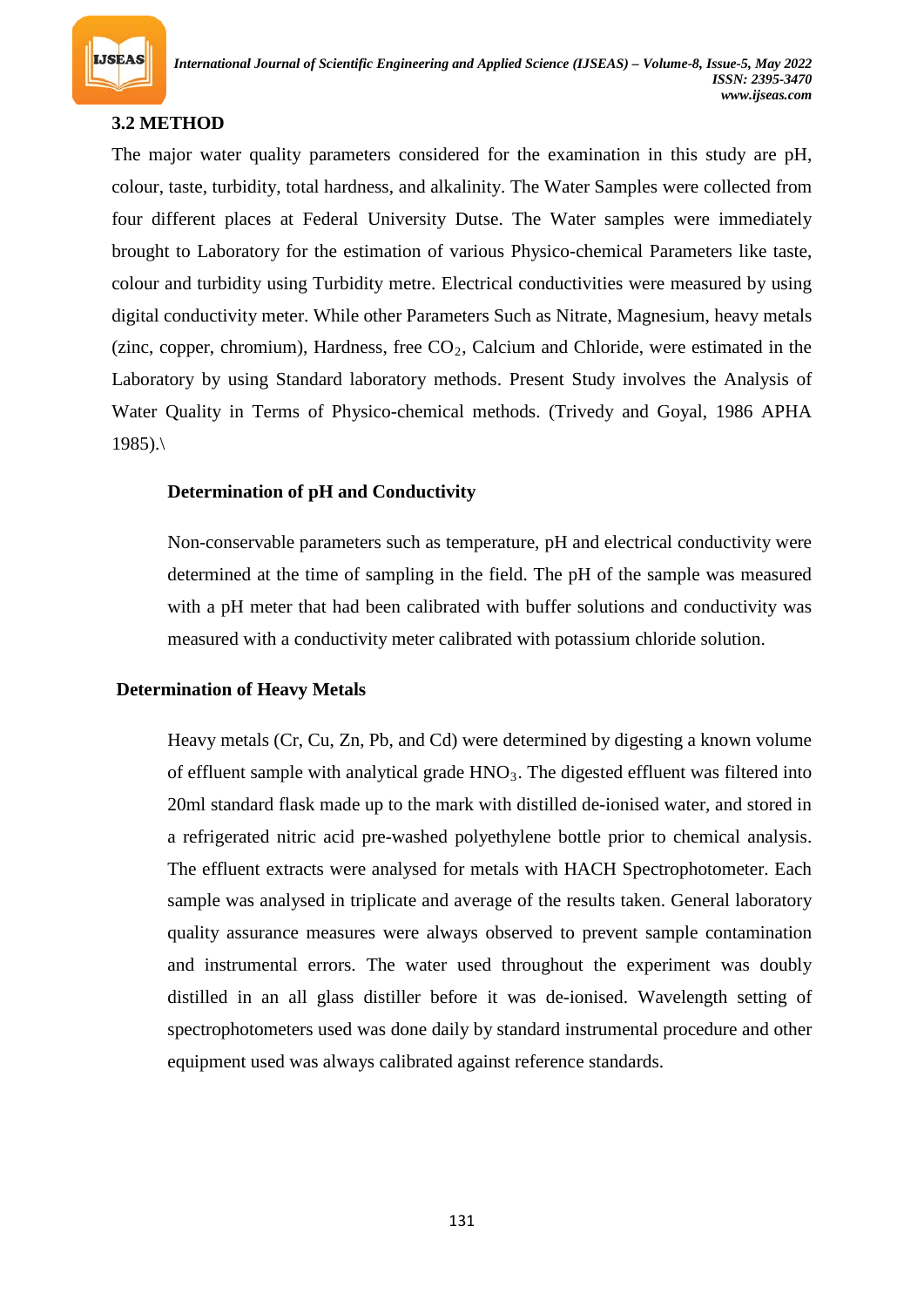## **Determination of Chromium**

**IJSEAS** 

Total chromium was determined by alkaline hypobromite oxidation method (APHA, 1985). Sample cell container (25ml) was filled with the sample the prepared sample. The content of one Chromium 1 Reagent Powder Pillow was added to the sample, stoppered and swirled to mix. The sample was placed into boiling water bath and allowed to stand for five minutes and then cooled to  $25^{\circ}$ C with running tap water. The content of one Chromium 2 Reagent Powder Pillow was added to the sample, and swirled to mix. The contents of one Acid Reagent Powder Pillow were added to the sample, and swirled to mix. The contents of one Chroma ver 3 Reagent Powder Pillow were added to the sample, and swirled to mix. The sample was allowed to stand for five minutes for a purple colour to develop. A second sample cell was filled with the sample only and served as blank. The concentration of chromium in the prepared sample was then measured in mg/l at a wavelength of 100nm.

#### **Determination of Copper.**

Copper was determined by a Bicinchoninate method (USEPA, 1996). A sample cell was filled with 10ml of sample. The content of one cuver 1 Copper Reagent Powder Pillow was added to the sample (the prepared sample). The sample was allowed to stand for two minutes for a purple colour to develop. A second sample cell was filled with the sample (the blank). The concentration of copper in the prepared sample was measured in mg/l at wavelength of 135nm.

#### **Determination of Zinc**

Zinc was determined by Zincon method (APHA, 1985; USEPA, 1996). A 25ml graduated mixing cylinder was filled with 20ml of the sample. The contents of one Zinco ver 5 Reagent powder Pillow were added to the sample, stoppered and inverted several times to dissolve the powder. The solution (10ml) was measured into sample cell (the blank). Cyclohexanone (0.5ml) was added to the remaining in the mixing cylinder, then stoppered and shaken vigorously for 30 seconds (the prepared sample). The sample was allowed to stand for 3 minutes for red-orange, brown or blue colour to develop. The concentration of Zinc in the prepared sample was measured in mg/l at wavelength of 780nm.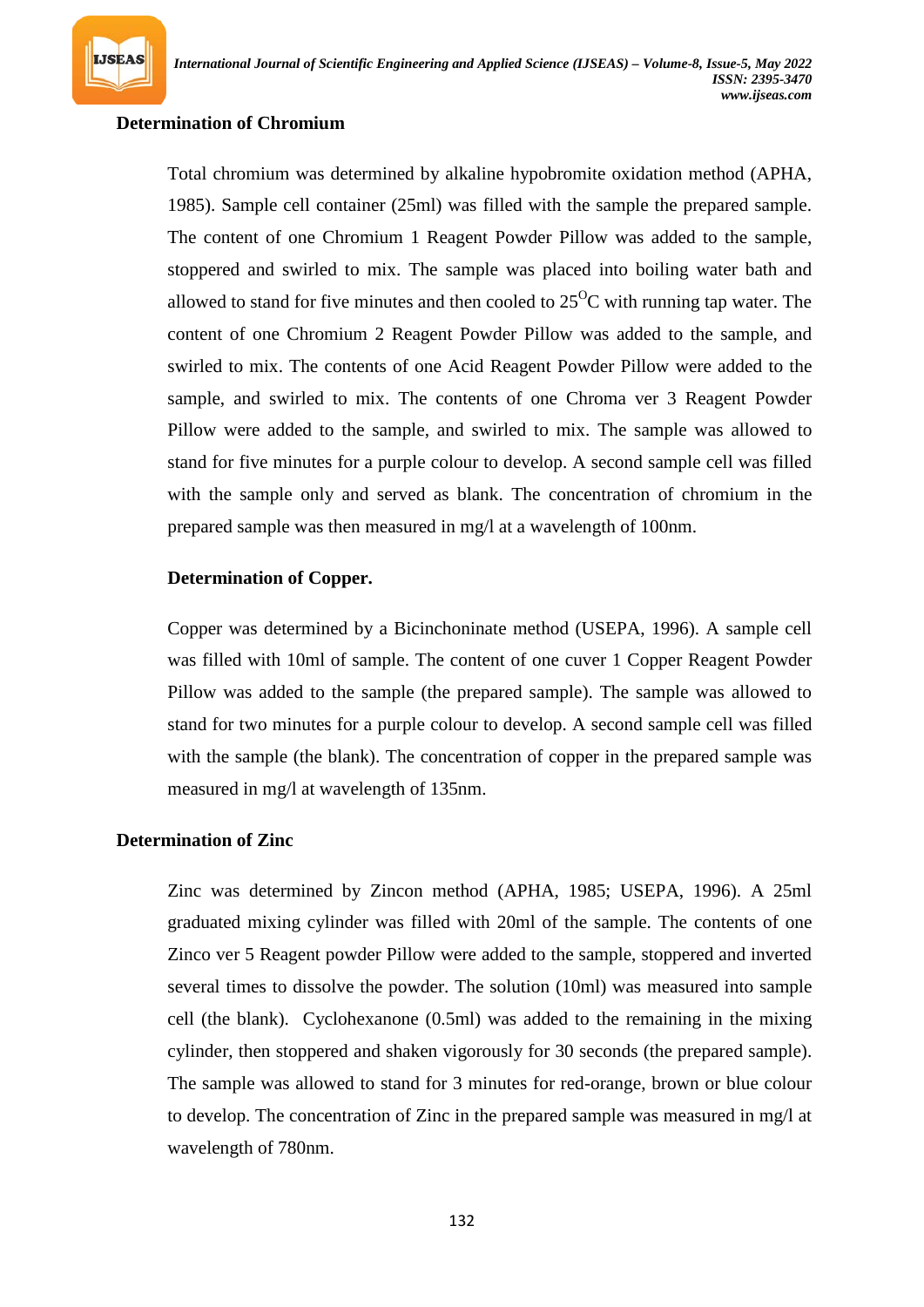

# **Determination of Calcium and Magnesium**

Calcium and magnesium were determined by Calmagite colorimetric method (APHA, 1985). The sample (100ml) was poured into 100ml graduated cylinder. Calcium and Magnesium indicator was added into the sample, stoppered and inverted several times to mix. Alkali solution (1ml) for calcium and magnesium test was added into the sample, stoppered and inverted several times to mix. The solution (25ml) was poured into each of the three sample cells. EDTA (1M) was added to one cell (the blank) and swirled to mix. EGTA solution was added to another cell (the prepared) and swirled to mix. The concentrations of calcium and magnesium were measured at wavelength of 220nm and 225nm respectively.

#### **Result and Discussions**

The results of the Borehole water physicochemical analysis were compared with the World Health Organization (WHO, 2006) standards.

Overall descriptive analysis of the results is shown in the Table 1 below:

| S/N            | Parameters            | <b>WHO</b> | Male   | Female | Senate          | of<br>Faculty |
|----------------|-----------------------|------------|--------|--------|-----------------|---------------|
|                |                       | Limit      | Hostel | Hostel | <b>Building</b> | Science       |
|                |                       |            |        |        |                 |               |
| $\mathbf{1}$   | Total Hardness (mg/L) | 150        | 82.3   | 104.7  | 59.8            | 89.78         |
|                |                       |            |        |        |                 |               |
| $\overline{2}$ | Chloride (mg/L)       | 200        | 44     | 20     | 18              | 16            |
| $\overline{3}$ | Free $CO2$ (mg/L)     |            | 20     | 46     | 30              | 42            |
| $\overline{4}$ | Calcium $(mg/L)$      | 100        | 41.5   | 21.63  | 34.25           | 36.05         |
| 5              | Alkalinity (mg/L)     | 150        | 83.3   | 75     | 48.3            | 66.6          |
| 6              | Acidity $(mg/L)$      | 150        | 20     | 20     | 22              | 28            |
| $\overline{7}$ | Magnesium (mg/L)      | 150        | 35     | 64     | 23              | 44            |
| 8              | Nitrate $(mg/L)$      | 10         | 0.56   | 0.50   | 0.33            | 0.37          |
| 9              | Sulfate $(mg/L)$      | 100        | 15     | 5      | 6               | 3             |

Table 1 Results of Chemical Analysis of Borehole water sample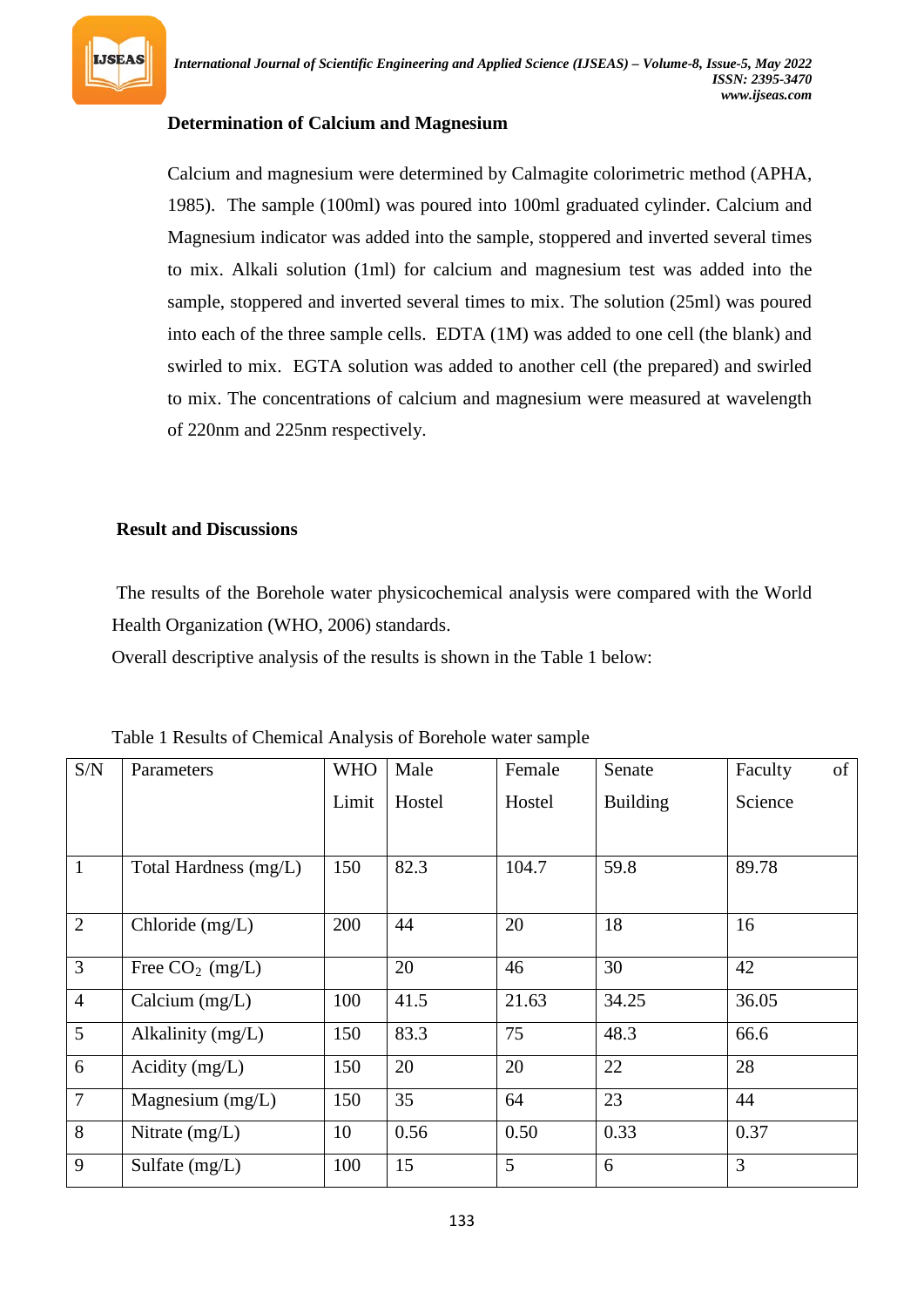

*International Journal of Scientific Engineering and Applied Science (IJSEAS) – Volume-8, Issue-5, May 2022 ISSN: 2395-3470 www.ijseas.com*

| 10 | pH                                       | $6.5 -$ | 7.0  | 7.2  | 6.6  | 6.6  |
|----|------------------------------------------|---------|------|------|------|------|
|    |                                          | 8.5     |      |      |      |      |
| 11 | Copper $(mg/L)$                          |         | 0.17 | 0.02 | 0.02 | 0.18 |
| 12 | Chromium $(mg/L)$                        | 0.05    | 0.03 | 0.04 | 0.07 | 0.02 |
| 13 | $\text{Zinc} \left( \text{mg/L} \right)$ |         | 0.21 | 0.00 | 0.00 | 0.00 |

TABLE 2 Results of physicochemical analysis of Borehole water samples

| S/             | Parameters                | <b>WHO</b> | Male                | Female              | Senate              | of<br>Faculty       |
|----------------|---------------------------|------------|---------------------|---------------------|---------------------|---------------------|
| N              |                           | Limit      | Hostel              | Hostel              | <b>Building</b>     | Science             |
| 1              | Turbidity (NTU)           | 5          | $\overline{0}$      |                     | 4                   | 3                   |
| $\overline{2}$ | Conductivity $(\mu s/cm)$ | 1000       | 5867                | 504                 | 644                 | 759                 |
| 3              | Taste                     |            | Unobjec<br>tionable | Unobjection<br>able | Unobjection<br>able | Unobjection<br>able |
| $\overline{4}$ | Colour(Hazen)             | 6          | 5                   | 5                   | 5                   | 10                  |

# **4.2 Discussions**

The result of the pH obtained ranged between 6.6 to7.2, the values fall within the standard range provided by WHO. In the case of turbidity, the values ranged between 0 to 4 NTU, which are below the limit 5 NTU.. Also, the value obtained from determinations of chromium falls within standard limit but that of zinc was below .The conductivity values in this study area of all four boreholes ranged between 504 us/cm to 759 us/cm falls within the standard limit prescribed by WHO.

The values obtained for chloride ranged from 16mg/L to 44 mg/L. These values obtained are well below the recommended standard value of 200 mg/L by WHO; they are also within the range of values reported by Obi and Okocha (2007). Nitrate values in the samples ranged from 0.33 to 0.56 mg/ L. The values are below the WHO recommended limit of 10.0 mg/ L. Methemoglobinemia is a disease caused by nitrate, which is converted to nitrite in the intestines (Adeyomo et al.,2002). The safe nitrate limit for domestic water is set at 45mg/l (WHO 1998). Nitrate cannot be removed from water by boiling but must be treated by distillation (Maureen et al., 2012).  $Ca^{2+}$  and  $Mg^{2+}$  values obtained for the water samples ranged from 21.63 to 41.5 mg/L. They fell far below WHO standard. Ca and Mg are among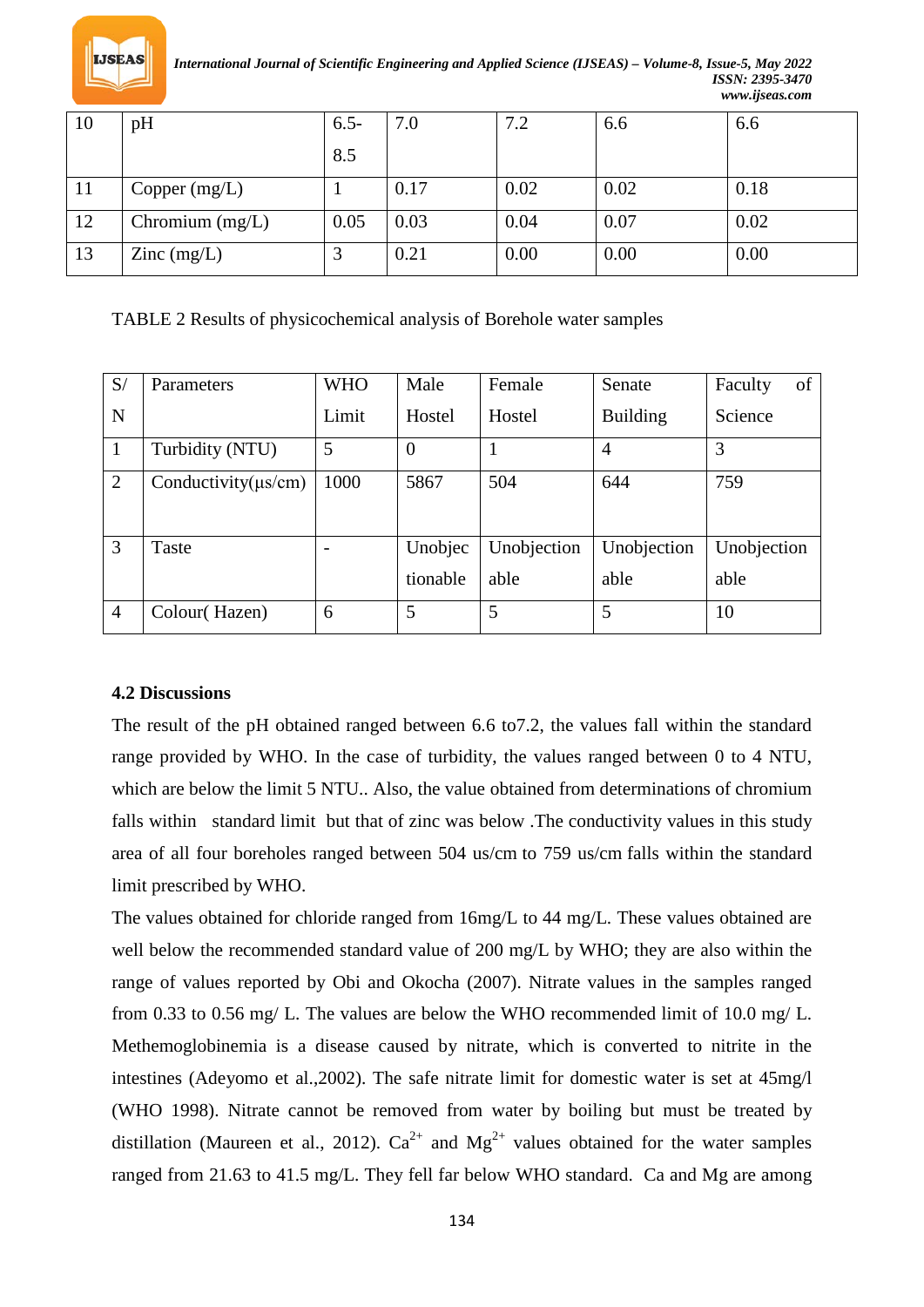

the general elements essential for human health and metabolism and should be available in normal drinking water (Kolo, 2009). However, if one or more of these elements occur in the water above certain limits, the water may become objectional to consumers and even become hazardous to health.

The alkalinity values of all four samples ranged between 83.3mg/ L to 43.3mg/ L, falls within the standard range provided by WHO. The result of the acidity obtained , ranged between 28 mg / L to 20 mg / L correspond to that of (Onwughara et al., 2013).

However, the values of sulphate and copper indicated the good quality of Water while the colourless property of water indicated the absence of transition metals, the Odourless nature is due to absence decayed plants/animals and tasteless due to the absence of Salts of group i and ii. The World Health Organization (WHO) International Standard for Drinking Water (1984) classified water with a total hardness of  $CaCO<sub>3</sub>$  less than 50 mg /L as soft water, 50 to 150 mg /L as moderate hard water and water hardness above 150 mg /L as hard CaCO<sub>3</sub>. Based on this classifications, all the water samples analyzed are moderately hard water, thus the waters are suitable for domestic use in terms of hardness. This is because moderately hard water is preferred to soft water for drinking purposes as hard water is associated with low death rate from heart diseases (Onwugwara et al., 2013). The hardness value of 81 indicated that the borehole water of F.U.D is safe for human's consumption and other laundry activities (can form lather easily with soap due to low/absent of MgCaCO<sub>3</sub>).

#### **Conclusion**

The result obtained during study was compared with WHO standards. Borehole water is safe enough to be consumed by humans or used with low risk of immediate or long term harm. After physicochemical analysis we found that the sample of borehole water and is free from pollution & ecologically balanced. The hardness value of 81 indicated that the borehole water of F.U.D is safe for human's consumption and other laundry activities (can form lather easily with soap due to low/absent of MgCaCO<sub>3</sub>). All the water samples analysed were moderately hard water, thus the waters are suitable for domestic use.

Moreover, the results showed that borehole water yield water of very moderate water quality. The results from this study clearly demonstrate that the water quality obtained from boreholes are fit for human consumption but requires more treatments for safe in take.

# **5.2 Recommendations**

Borehole water contamination often correlates with areas of poor hygienic standards and sanitation. Minimizing faecal pollution of wells within communities must be an integrated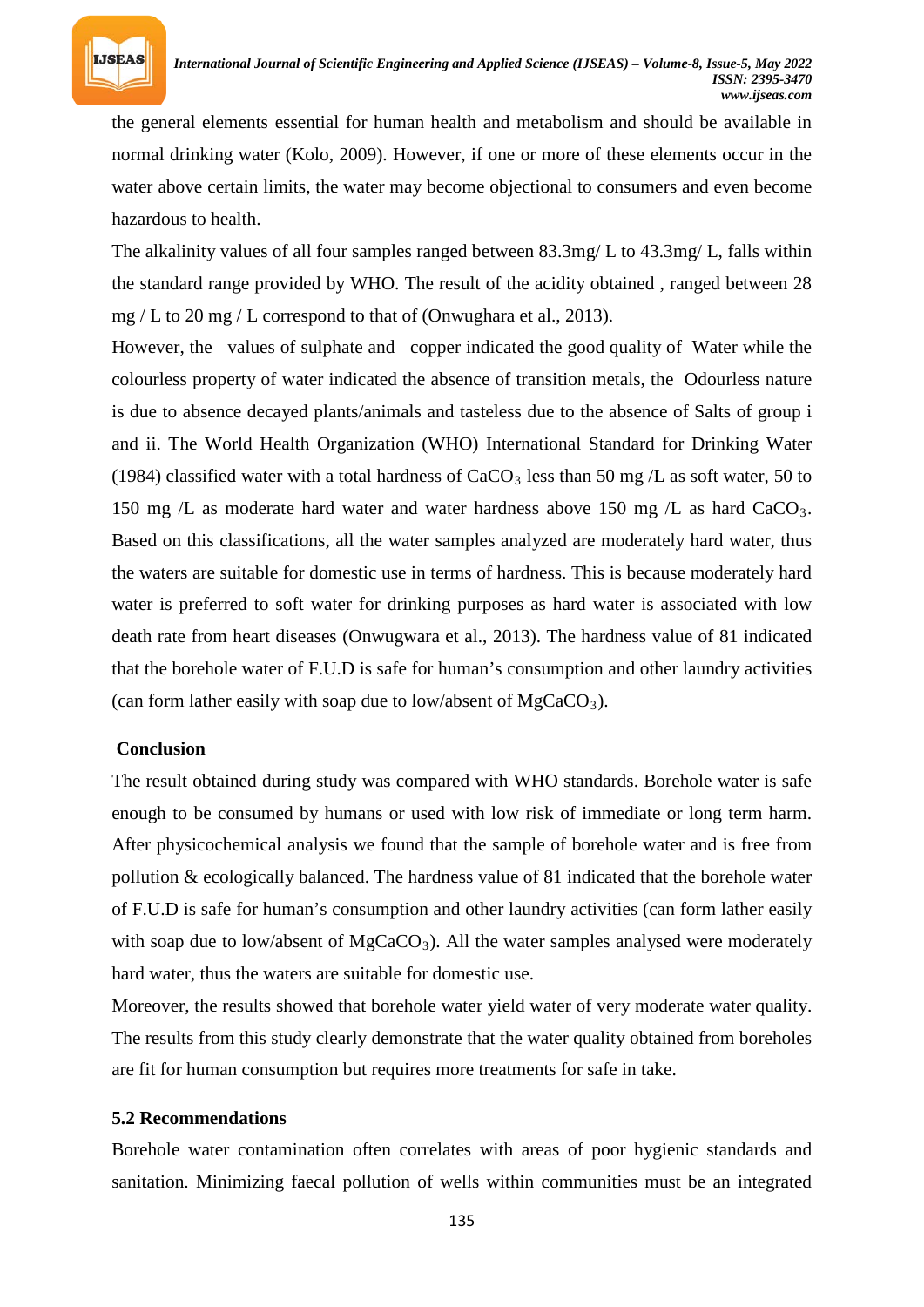

approach. Developing sound water resource management programmes will be crucial to poverty reduction, economic growth, food security and maintenance of natural systems. The following recommendations are made:

- I. More surveys of water quality analysis should be carried out in the university.
- II. A fitting water purification method for purifying water from borehole needs to be developed for the area of study as soon as possible.
- III. Household treatment such as boiling should be encouraged before water from these wells is used for drinking purposes.
- IV. The F.U.D staffs managements should organise awareness to students for proper water in -take and hygiene.

## **REFERENCE**

- Ademorati, C. M. A. (1996).Environmental chemistry and toxicology, foludex press Ltd Ibadan, Nigeria p. 218.
- Adeyemo, O., Ayodeji, I., and Aiki-Raji, C.,(2002). The Water Quality and Sanitary Conditions in aMajor Abbatoir (Bodija) in Ibadan, Nigeria.*Africa Journal of Biomedical Research*. IbadanBiomedical Communications Group, (1-2), 51-55.

APHA-AWWA-WPCF (1985). Standard methods for the examination of water and waste water. APHA-AWWA-WPCF. Washington DC.

- Borne, R. A. (1978); the Chemistry of our Environment, J Wiley & Sons, Inc., NY . 2<sup>nd</sup> Ed. Pp. 187-189.
- Chandra, S; Singh, A.; Tomar, P. K. Assessment of water quality values in Porur Lake Chennai, Hussain Sagar Hyderabad and Vihar Lake Mumbai, India. *Chem. Sci. Trans*. 2012, *1*: 508-515.
- Golterman, H.I. (1978). Methods for Physical and Chemical Analysis of Fresh Waters, Billing and Sons Ltd. U.S.A. 2<sup>nd</sup> Ed. P.25
- Hach, C. (1997). Spectrophotometer Manual, Colorado USA, pp 250.
- Hach, C. (1996). Conductivity meter Manual, Colorado USA,pp 12.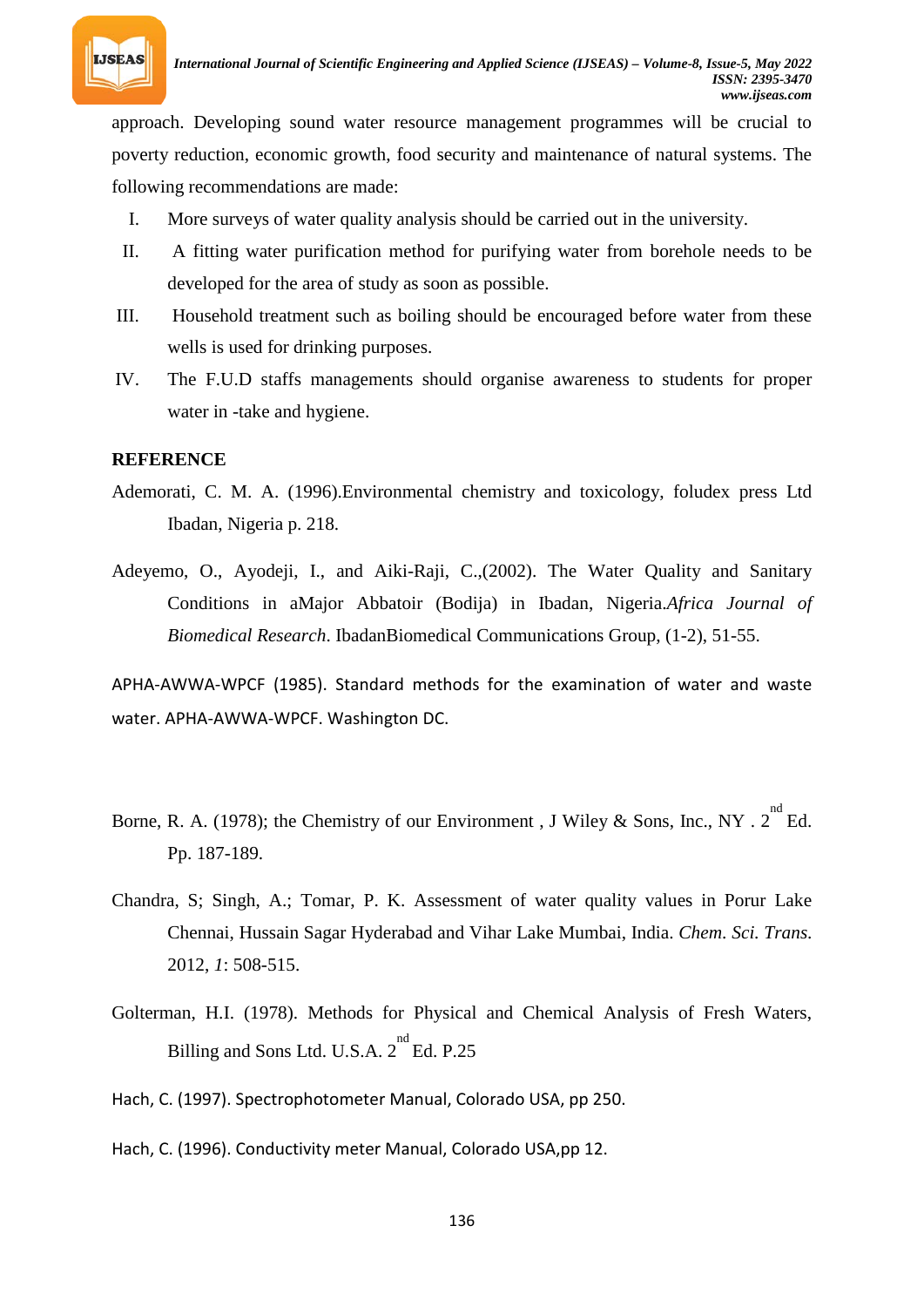

- Jackson, R.B., Carpenter, S.R., Dahm, C.N., McKnight, D.M., Naiman, R.J., Postel, S.L. & Running, S.W. (2001).Water in a changing world.Issues in Ecology. Ecological Society of America, USA, 9, p. 14.
- Kolo, B., Dibal J. M., and Ndakawa, I. I.(2009).Elemental Analysis of Tap and Borehole Waters inMaiduguri, Semi Arid Region, Nigeria.*European Journal of Applied Sciences*, 1(2):26-29.
- Maureen, B. N., Anttoniette, N. O., and Afolayan, J. A.,(2012). Physico-chemical and microbiological assessment of borehole water in Okutukutu, Bayelsa State, Nigeria. *Advances in Applied ScienceResearch*, 3 (5):2549-2552
- Onwughara, N.I. Ajiwe, V.I.E and Nnbuenyi, H.O.(2013).Physico-chemical Analysis of Drinking Water.International Journal of Pure &Applied Biosci.1(3):34-44. Nations, New York.
- Obi,CN.Okacha,C.O.(2007).Microbiology and Physicochemical Analysis of Selected Borehole Waters.Jornal of Engineering And Applied Science.25(7):920-929.
- Obuobie, E., & Barry, B. (2010). Groundwater in Sub-Saharan Africa: Implications for food security and livelihood – Ghana Country Status on Groundwater: Final Report.
- Okonkwo IO, Ogunjobi AA, Kolawale OO, Babatunde S, Oluwole I, Ogunnusi TA, Adejoyi OD, Fajobi EA (2009). Comparative Studies and Microbial Risk Assessment of a Water Samples Used for Processing Frozen Sea foods in Ijora- Olopa, Lagos State, Nigeria.EJEAFChe. 8(6): 408-415.
- OverseasDevelopment Institute (2009). Background Note: What will climate change mean for groundwater supply in Africa? Westminster Bridge Road, London.
- SOPAC/WHO (2005). Drinking Water Quality in the Pacific Island Countries: Situation Analysis and Needs Assessment. World Health Organisation, Geneva, Switzerland.
- StockholmInternational Water Institute (SIWI) (2001). Water management in developing countries – Policy and priorities for EU development cooperation.Stockholm International Water Institute, Stockholm, Sweden.p.7.
- Trivedy, R. K. and Goel P. K. (1986): Chemical and Biological Methods for Water Pollution Studies, Environmental Publication, Karad, Maharashtra Kaushik.